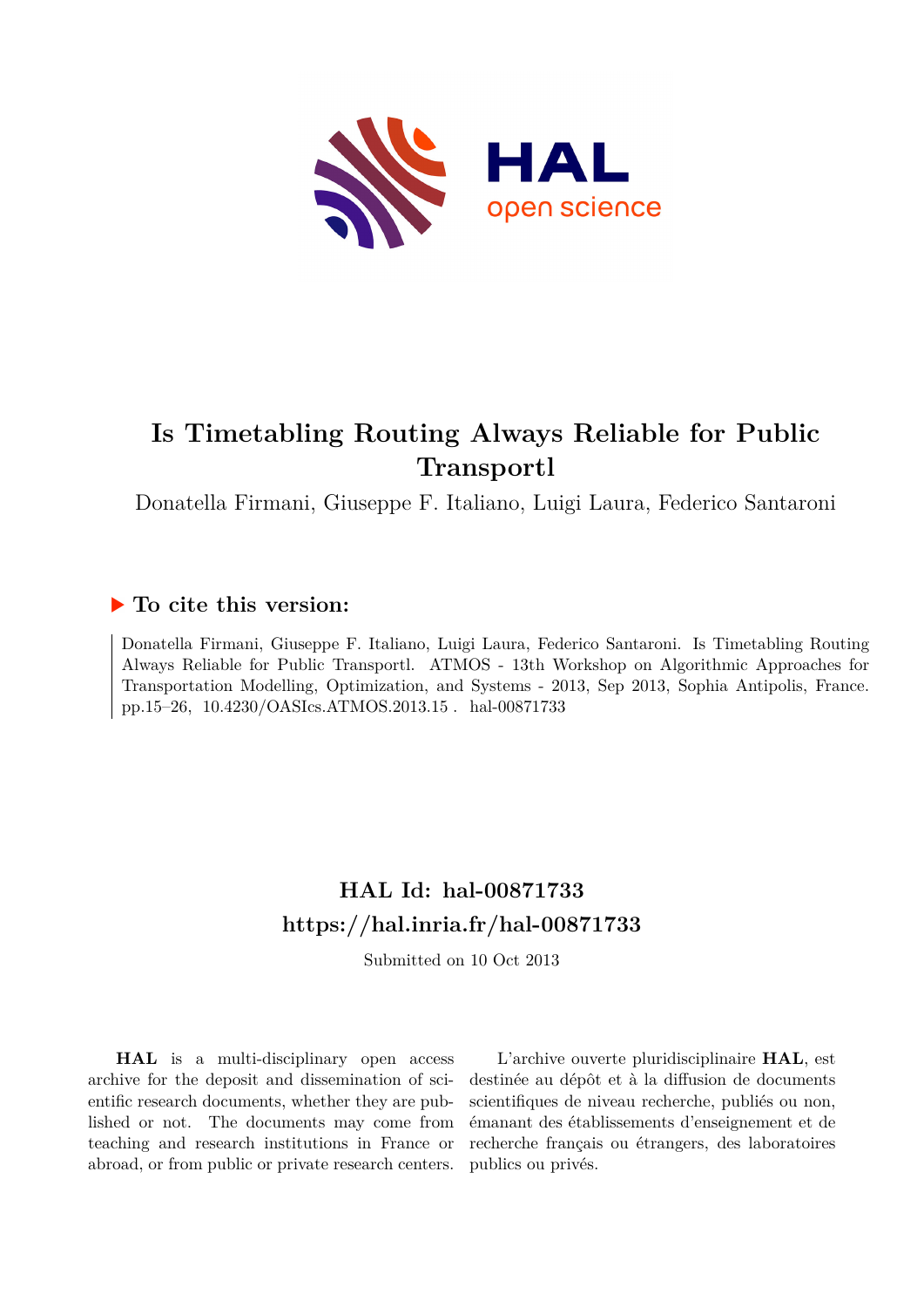## **Is Timetabling Routing Always Reliable for Public Transport?**

**Donatella Firmani<sup>1</sup> , Giuseppe F. Italiano<sup>1</sup> , Luigi Laura<sup>2</sup> , and Federico Santaroni<sup>1</sup>**

**1 Department of Civil Engineering and Computer Science Engineering University of Rome "Tor Vergata", Rome, Italy firmani@ing.uniroma2.it, italiano@disp.uniroma2.it, santaroni@ing.uniroma2.it 2 Department of Computer, Control, and Management Engineering and Research Centre for Transport and Logistics – Sapienza University of Rome, Italy**

**laura@dis.uniroma1.it**

### **Abstract**

Current route planning algorithms for public transport networks are mostly based on timetable information only, i.e., they compute shortest routes under the assumption that all transit vehicles (e.g., buses, subway trains) will incur in no delays throughout their trips. Unfortunately, unavoidable and unexpected delays often prevent transit vehicles to respect their originally planned schedule. In this paper, we try to measure empirically the quality of the solutions offered by timetabling routing in a real public transport network, where unpredictable delays may happen with a certain frequency, such as the public transport network of the metropolitan area of Rome. To accomplish this task, we take the time estimates required for trips provided by a timetablingbased route planner (such as Google Transit) and compare them against the times taken by the trips according to the actual tracking of transit vehicles in the transport network, measured through the GPS data made available by the transit agency. In our experiments, the movement of transit vehicles was only mildly correlated to the timetable, giving strong evidence that in such a case timetabled routing may fail to deliver optimal or even high-quality solutions.

**1998 ACM Subject Classification** F.2 Analysis of Algorithms and Problem Complexity, F.2.2 Nonnumerical Algorithms and Problems

**Keywords and phrases** Shortest Path Problems, Route Planning, Timetable-based Routing, Public Transport Networks

**Digital Object Identifier** [10.4230/OASIcs.ATMOS.2013.15](http://dx.doi.org/10.4230/OASIcs.ATMOS.2013.15)

## **1 Introduction**

In the last years we have witnessed an explosion of exciting research on point-to-point shortest path algorithms for road networks, motivated by the widespread use of navigation software. Many new algorithmic techniques have been introduced, including hierarchical approaches (e.g., contraction hierarchies) [15, 26], reach-based approaches [18, 19], transit node routing [6], and hub-based labeling algorithms [1]. (Delling et al. [11] gives a more detailed overview of the literature.) The algorithms proposed in the literature are of great practical value, as on average they are several orders of magnitude faster than Dijkstra's algorithm, which is too slow for large-scale road networks: on very large road networks, such as the entire Western Europe or North America, the fastest algorithms are able to compute point-to-point distances in few microseconds on high-performance computing platforms and in hundred



© Donatella Firmani, Giuseppe F. Italiano, Luigi Laura, and Federico Santaroni;

licensed under Creative Commons License CC-BY 13th Workshop on Algorithmic Approaches for Transportation Modelling, Optimization, and Systems (ATMOS'13). Editors: Daniele Frigioni, Sebastian Stiller; pp. 15–26

[OpenAccess Series in Informatics](http://www.dagstuhl.de/oasics/)

[Schloss Dagstuhl – Leibniz-Zentrum für Informatik, Dagstuhl Publishing, Germany](http://www.dagstuhl.de/)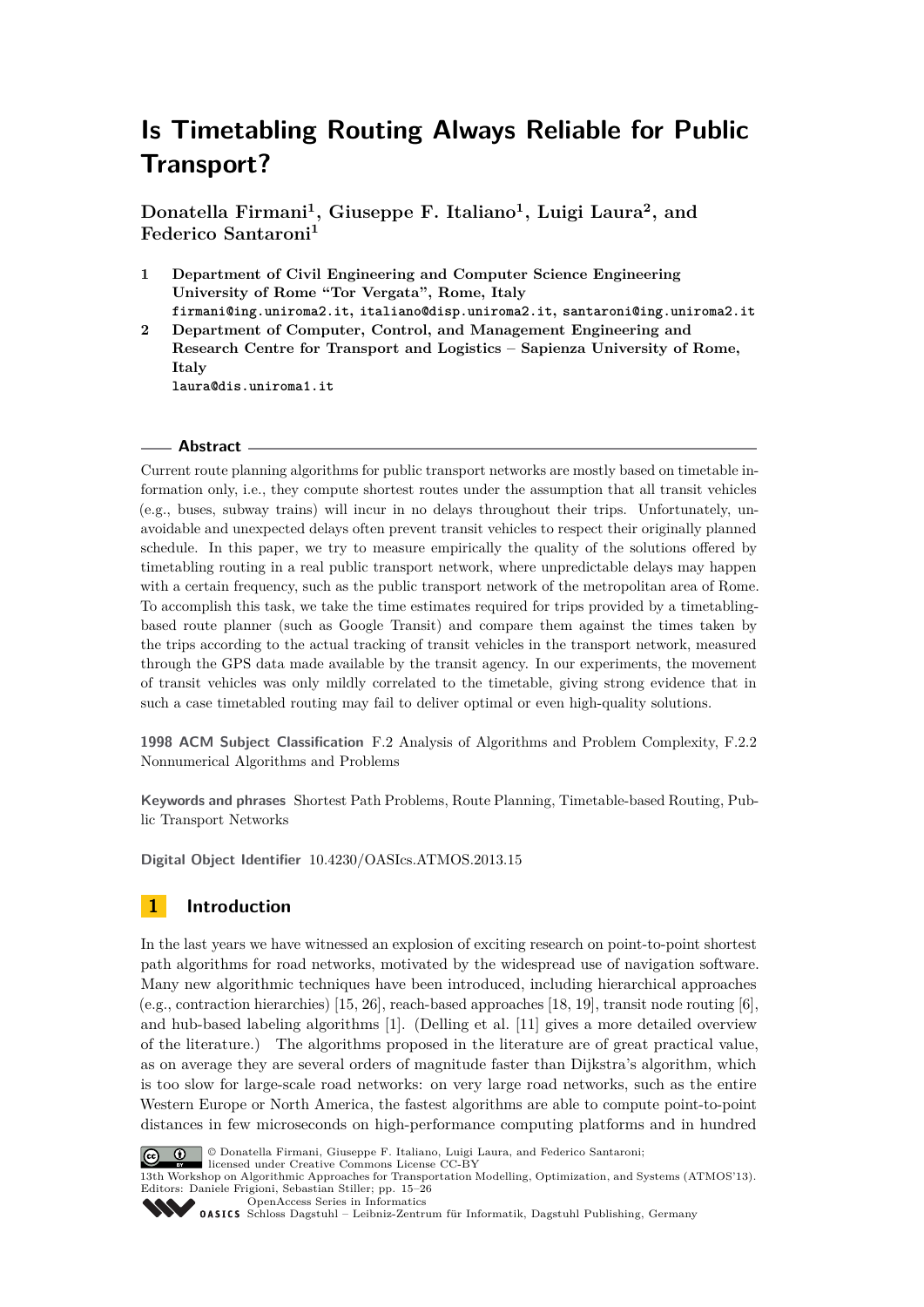#### **16 Is Timetabling Routing Always Reliable for Public Transport?**

milliseconds on mobile devices (see e.g.,  $[17]$ ). Computing the actual shortest paths (not only distances) requires slightly more time (i.e., few order of magnitudes), but it is still very fast in practice. We remark that this algorithmic work had truly a big practical impact on navigation systems: some of the ideas introduced in the scientific literature are currently used by Apple, Bing and Google Maps. Furthermore, this research on point-to-point shortest path algorithms generated not only results of practical value, but also deep theoretical questions that gave rise to several exciting results: Abraham et al. [2] gave theoretical justifications of the practical efficiency of some of those approaches under the assumption of low highway dimension (HD) of the input graph, which is believed to be true for road networks, and even showed some amazing relationships to VC dimension [1].

Although most algorithmic techniques designed for road networks can be immediately transferred to public transport networks, unfortunately their adaptation to this case is harder than expected, and they fail to yield comparable speed-ups [5, 14]. One of the reasons, as explained in the excellent work of Bast [4], is that most public transportation networks, like bus-only networks in big metropolitan areas, are far more complex than other types of transportation networks, such as road networks: indeed, public transport networks are known to be less hierarchically structured and are inherently event-based. Thus, it seems that, in order to achieve significant speed-ups on public transport networks, one needs to take into account more sophisticated and larger scale time-dependent models [9, 14, 24, 25] or to develop completely different algorithmic techniques, such as either the transfer patterns introduced by Bast et al. [5], the approach based on dynamic programming by Delling et al. [10] or the connection scan by Dibbelt et al. [12].

Current route planning algorithms for public transport networks are mostly based on timetable information, i.e., they compute shortest routes under the assumption that all transit vehicles (e.g., buses, subway trains) will start their trip exactly at the planned time and that they will incur in no delays throughout their journey. However, in our daily experience buses often run behind schedule: unavoidable delays occur frequently and for many unplanned reasons, including traffic jams, accidents, road closures, inclement weather, increased ridership, vehicle breakdowns and sometimes even unrealistic scheduling. As a consequence, widely used timetable routing algorithms may suffer from several inaccuracies: the more buses run behind schedule, the more is likely that routing methods based on timetabling will not be able to estimate correctly the waiting times at bus stops, thus failing to deliver optimal solutions, i.e., the actual shortest routes. Indeed, in the recent past, a lot of effort has been put in developing either robust models able to efficiently cope with delays and cancellation events [8, 13, 16, 7], or dynamic delay propagation models for the design of robust timetables and the evaluation of dispatching proposals [23]. These approaches yield interesting insights into the robustness of the solutions offered against small fluctuations.

In this framework, it seems quite natural to ask how much timetabling-based routing methods are effectively able to deliver optimal solutions on actual public transport networks. To address this complex issue, in this paper we try to measure the quality of the solutions offered by timetabling routing in the public transport network of the metropolitan area of a big city, where unpredictable delays, unplanned disruptions or unexpected events seem to happen with a certain frequency. As a first step, we consider the public transport network of Rome: we believe that fluctuations on the transit schedule are not limited to this case, but they happen often in many other urban areas worldwide. In more detail, we performed the following experiment. On a given day, we submitted to Google Transit, the well known public transport route planning tool integrated in Google Maps, many queries having origin and destination in the metropolitan area of Rome: in this case, the journeys computed by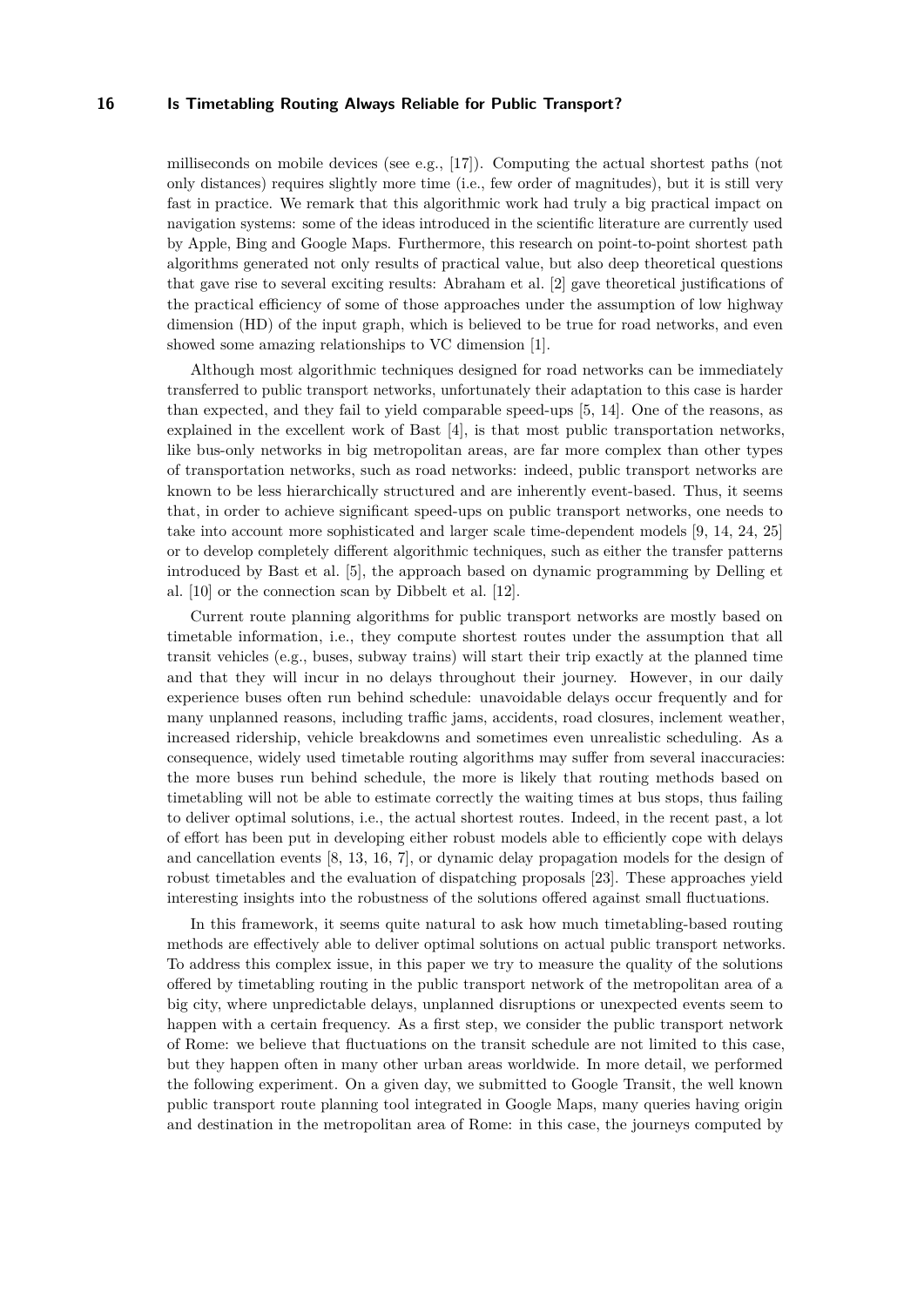#### **D. Firmani, G.F. Italiano, L. Laura, and F. Santaroni 17**

Google Transit are based on the timetabling data provided by the transit agency of Rome<sup>1</sup>. Besides its origin and destination, each query  $q_i$  is characterized by the starting time  $\tau_i$ from the origin. For each query  $q_i$ , on the same day we followed precisely the journeys suggested by Google Transit, starting at time  $\tau_i$ , by tracking in real time the movement of transit vehicles in the transport network through the GPS data made available by the very same transit agency. In order to do that efficiently, we collected the GPS data on the geo-location of all vehicles on the very same day, by submitting queries every minute to the transit agency of Rome [28]. With all the data obtained, we built a simulator capable of following precisely each journey on that given day, according to the GPS tracking of transit vehicles in the transport network. Finally, we computed the actual total time required by each journey in our simulator and compared it against its original estimate given by Google Transit. We believe that the simulator built for this experiment was not only instrumental for its success, but it can also be of independent interest for other investigations in a public transport network.

Our experimental analysis shows that in the public transport network considered the movement of transit vehicles was only mildly correlated to the original timetable. In such a scenario, timetabled-based routing methods suffer from many inaccuracies, as they are based on incorrect estimations of the waiting/transfer times at transit stops, and thus they might fail to deliver an optimal or even high-quality solution. In this case, in order to compute the truly best possible routes (for instance, shortest time routes), it seems that we have to overcome the inherent oversights of timetable routing: toward this end, we advocate the need to design new route planning algorithms which are capable of exploiting the real-time information about the geo-location of buses made available by many transit authorities.

## **2 Preliminaries**

In the following we introduce some basic terminology which will be useful throughout the paper. Our public transport networks consist of a set of *stops*, a set of *hops* and a set of *footpaths*:

- $\sim$ A *stop* corresponds to a location in the network where passengers may either enter or exit a transit vehicle (such as a bus stop or a subway station).
- A *hop* is a connection between two adjacent stops and models a vehicle departing from  $\sim$ stop *u* and arriving at stop *v* without intermediate stops in between.
- A *trip* consists of a sequence of consecutive hops operated by the same transit vehicle.  $\sim$ Trips can be grouped into *lines*, serving the exact same sequence of consecutive hops.
- A *footpath* enables walking transfers between nearby stops. Each footpath consists of two stops and an associated (constant) walking time between the two stops.
- A *journey* connects a source stop *s* and a target stop *t*, and consists of a sequence of trips and footpaths in the order of travel. Each trip in the journey is associated with two stops, corresponding to the pick-up and drop-off points.

<sup>1</sup> Roma Servizi per la Mobilità [28].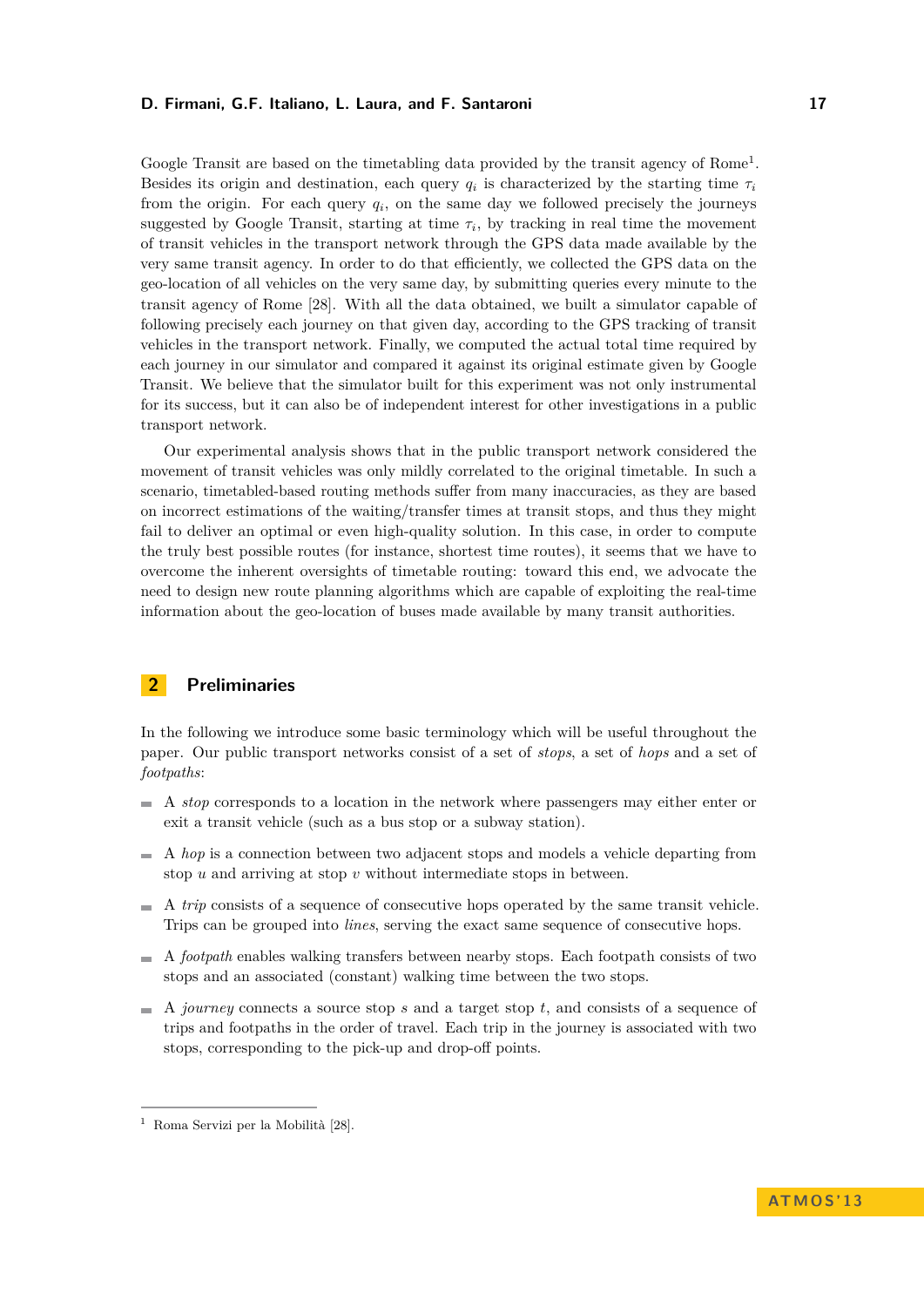#### **18 Is Timetabling Routing Always Reliable for Public Transport?**

## **3 Experimental Setup**

### **3.1 Experiments**

In our experiments, we considered the public transport network of Rome, which consists of 309 bus lines and 3 subway lines, with a total of 7,092 stops (7,037 bus stops and 55 subway stops). We generated random queries, where each query  $q_i$  consisted of a triple  $\langle s_i, t_i, \tau_i \rangle$ :

- $s_i$  is the start stop;
- $t_i$  is the target stop;
- $\tau_i$  is the time of the departure from the start stop.

Our experiments were carried out as follows. Each start and target stop  $s_i$  and  $t_i$  was generated uniformly at random in the metropolitan area of Rome, while the departure time  $\tau_i$ was chosen uniformly at random between 7:00am and 9:00pm. We selected Thursday June 6, 2013 as a day for our experiments, and in this day we did not observe any particular deviation form the typical delays in the trips. We submitted each query *q<sup>i</sup>* to Google Transit on the very same day (June 6, 2013), and collected all the journeys suggested in return to the query and their predicted traveling times. In the vast majority of cases, Google Transit returns 4 journeys, but there were queries that returned less than 4 public transit journeys; this might happen, for instance, when one of the journeys returned is a footpath. This produced a total of 4*,* 018 journeys. Note that, since Google Transit is based on the timetabled data provided by the transit agency of Rome, the predicted traveling time of each journey is computed according to the timetable.

We next tried to measure empirically the actual time required by each such journey in the real public transport network. We performed this as follows. On June 6, 2013 we submitted queries every minute to the transit agency of Rome [28], in order to obtain (from GPS data) the instantaneous geo-location of all vehicles in the network. Given that stream of GPS data, we built a simulation system capable of following precisely each journey from a given starting time, according to the GPS tracking of transit vehicles in the transport network. We describe this process in more detail in Section 3.2. Finally, we computed the actual total time required by each route in our simulator and compared it against its original estimate given by Google Transit.

### **3.2 Simulation system**

Our system makes it possible to simulate closely the experience of a user traveling according to each input journey, after leaving the origin at the corresponding time. For each trip in the journey, the pick-up and drop-off times are computed according to the position of transit vehicles in the public transport network. A user can be picked-up or dropped-off either earlier or later than originally scheduled, and if a delayed transit vehicle misses a connection then the next trip of the same line is chosen. To obtain the real-time position of ground vehicles (such as buses, trains or trams) we used streamed GPS data, while for trips which do not provide vehicle live positions (such as saubway train trips) we employed their original estimate given by Google Transit. This allows us to follow input journey containing both ground and underground trips as well. We remark that all of the journeys produced in our experiments contained at least one trip operated by ground vehicles. Finally, we used Google Maps to compute the times needed by footpaths.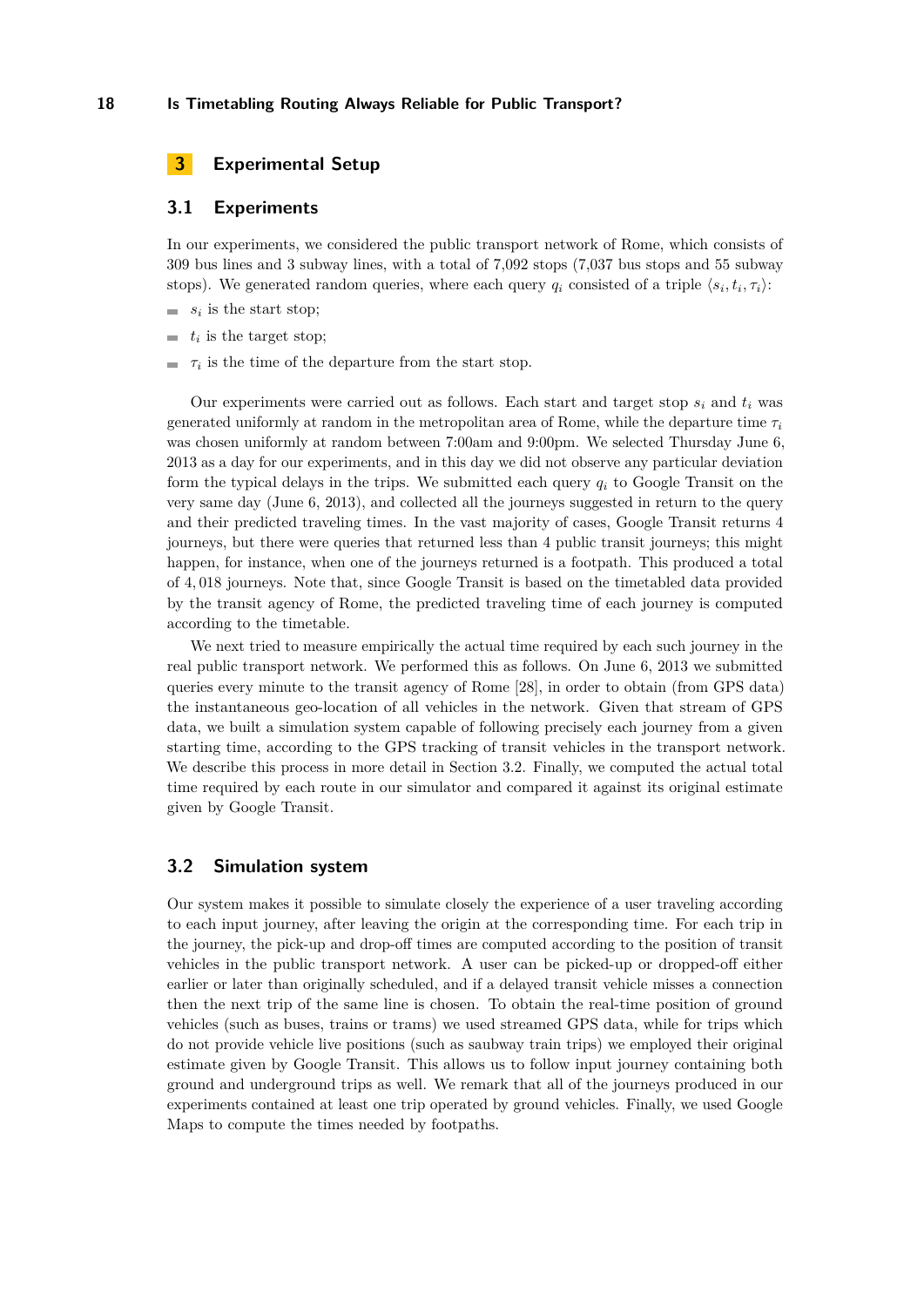## **4 Experimental Results**

In this section we report the results of our experiments. We compare the *estimated time*  $t_e(j)$ required by each journey *j* according to the timetable (as reported by Google Transit), and its *actual time*  $t_a(j)$  computed from the vehicle real-time positions given by the stream of GPS data (as contained in our simulation system). More specifically, we define the *error coefficient* of journey *j* to be  $t_a(j)/t_e(j)$ . Note that the error coefficient measures the distance between the time predicted by timetabling routing and the actual time that journey *j* will incur in reality. It will be equal to 1 whenever the actual journey will be in perfect agreement with the times predicted by timetabling routing. It will be larger than 1 whenever the actual journey will be slower than what was predicted by timetabling routing (increased waiting times at a bus stop for a delayed connection). It will be smaller than 1 whenever the actual journey will be faster than what was predicted by timetabling routing (smaller waiting times at a bus stop, which can happen in the case a previous connection, which was infeasible by timetabling, was delayed and can become a viable option in the actual journey). Obviously, the more the error coefficient will deviate substantially from 1 (especially in the case where it is larger than 1), the less accurate will be the time estimations of timetabling routing and the more likely is that timetabling routing will fail to compute the shortest journeys.

#### **4.1 Measured error coefficients**

To report the distribution of the error coefficients as a function of the journey time, we proceed as follows. For each journey *j*, the journey time is taken as the estimated time  $t_e(j)$ according to the timetable. Since there can be multiple journeys sharing the same value of  $t_e(i)$ , we group those journeys into *time slots* within a 3-minute resolution. More formally, we measure  $t_e(j)$  in minutes and the *k*-th time slot  $\sigma_k$  contains all journeys *j* such that  $t_e(j) \in [3k, 3(k+1)]$ . For each time slot, we look at the proximity of the obtained error coefficient distribution to the constant 1, which represents the ideal scenario where the times of actual journeys are in perfect agreement with the times predicted by timetabling routing. To this end, we compute the metrics below:

- **Average.** We measure the average of the error coefficient in each time slot.  $\mathcal{L}$
- **Percentiles.** Analogously, for each time slot  $\sigma$ , we measure the 10th percentile and the  $\overline{\phantom{a}}$ 90th percentile of the error coefficients.

**Minimum-Maximum.** Finally, we measure  $\min_{j \in \sigma} \{ \frac{t_a(j)}{t_a(j)} \}$  $\frac{t_a(j)}{t_e(j)}$ } and  $\max_{j \in \sigma} \left\{ \frac{t_a(j)}{t_e(j)} \right\}$  $\frac{t_a(j)}{t_e(j)}\}$ 

We define  $t_e(\sigma_k) = 3k + 1.5$  and plot both the evolution of these statistics and the error coefficient, as functions of *te*. This also enable us to distinguish between *short distance* journeys, i.e., journeys *j* with *te*(*j*) smaller than 30 minutes, *medium distance* journeys, i.e., journeys *j* with  $t_e(j)$  between and 30 and 60 minutes, and *long distance* journeys, i.e., journeys taking more than 60 minutes.

Figure 1 plots the error coefficient for each journey and illustrates the average of the error coefficients for each time slot obtained in our experiments. Note that the error coefficients fluctuate wildly, ranging from 0*.*15 to 4*.*44, and the reader may ask how actual trips with extremely small or extremely high error coefficients look like. To this end, we provide more details on two extreme cases, which are a short journey with minimum error coefficient and a long journey with maximum error coefficient, denoted by  $j_m$  and  $j_M$  respectively:

- $\hat{j}_m$  consists of a single short distance trip,  $t_a(j_m) = 2$  minutes,  $t_e(j_m) = 13$  minutes and error coefficient  $\approx 0.15$ ;
- $j_M$  consists of 3 short distance trips and 1 medium distance trip,  $t_a(j_M) = 3$  hours and  $\sim$ 49 minutes,  $t_e(j_M) = 1$  hour and 24 minutes and error coefficient  $\approx 2.72$ .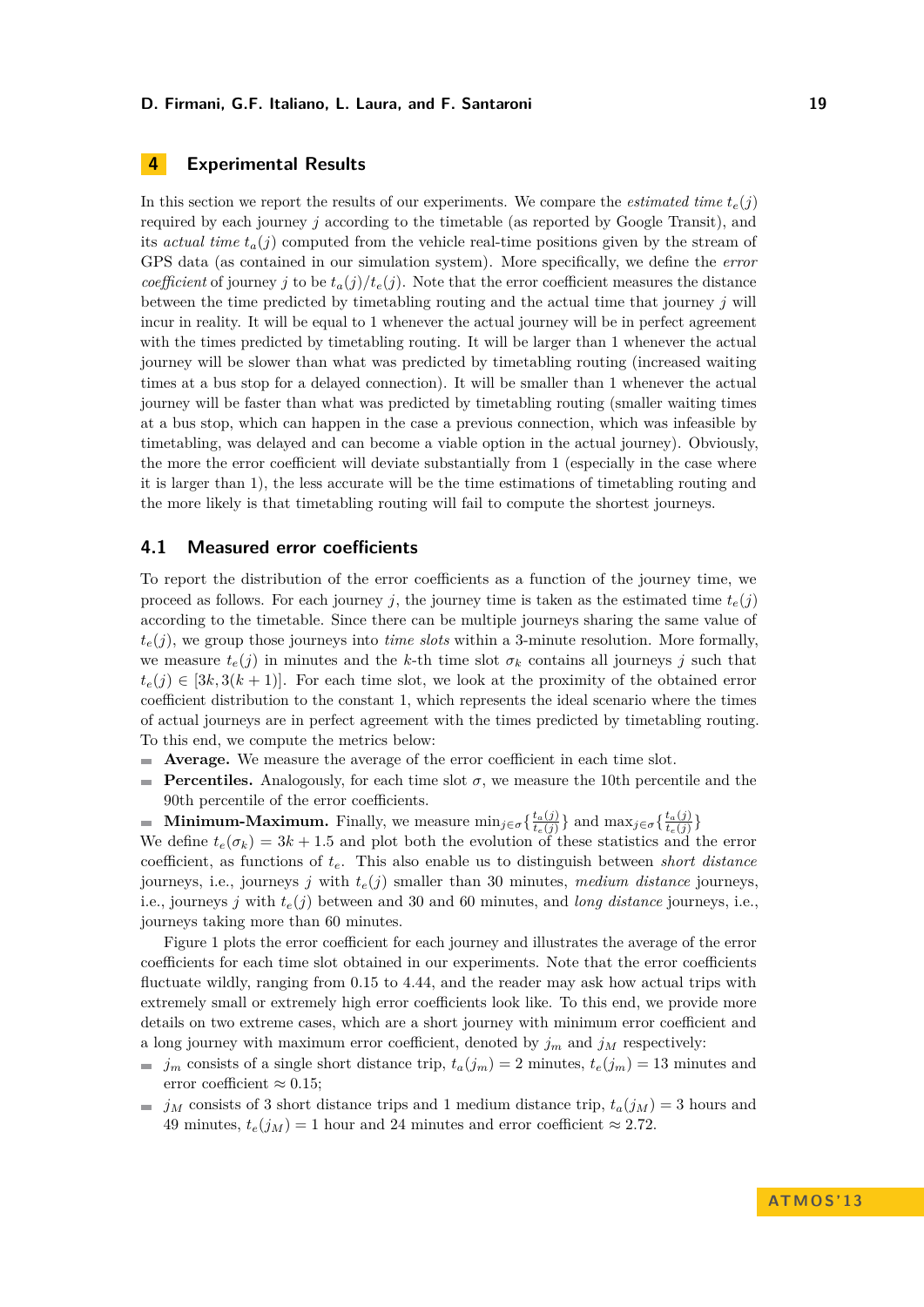

 $\mathcal{L}^{\mathcal{A}}$ **Figure 1** Distribution of the error coefficients as a function of the journey times (better viewed in color).

The short journey connects two stops which are rather close to each other, and only require a 1-minute bus trip: in this case, the discrepancy between the estimated and the actual travel time is induced by the waiting time at the bus stop. The long journey connects two stops which are rather far away: the journey itself consists of four trips (three short distance and one long distance trip), operated by ground vehicles through intense traffic areas. This results in moderate delays on the short distance trips and a much higher delay on the medium distance trip due to intense traffic.

While high fluctuations are possible, the average error coefficient lies in the interval [1*.*13*,* 1*.*73], which implies that on the average the actual journey times are between 13% and 73% slower than the times used by timetabling routing! In detail, the average error coefficient falls between 1*.*27 and 1*.*73 for short journeys, and between 1*.*13 and 1*.*26 for long journeys. The fact that the error coefficients appear to be substantially larger for short journeys is not surprising, as short journeys are likely to be more affected (in relative terms) by fluctuations on the schedule. On the other side, larger errors might be less tolerable on short journeys from the users' perspective.

Figure 2 shows the 10th and the 90th percentiles of the distribution of the error coefficients. For the sake of comparison, for each time slot we report also the minimum and the maximum error coefficient. This gives us an interesting insight on a typical user experience: in 80% of the short journeys computed by a timetable-based method, the actual time required ranges from 0*.*72 to 3*.*14 of the time estimated with timetabling. Analogously, the same percentage of long journeys takes up to 2 times more than the estimated time. As for the first and last deciles, we observe higher variability in the short journeys rather than in the long journeys. Finally, we observe that 10% of the journeys taking from 15 to 45 minutes are distributed over a long tail in the range [1*.*6*,* 3*.*8]. Roughly speaking, 1 such journey out of 10 will take more than twice the scheduled time!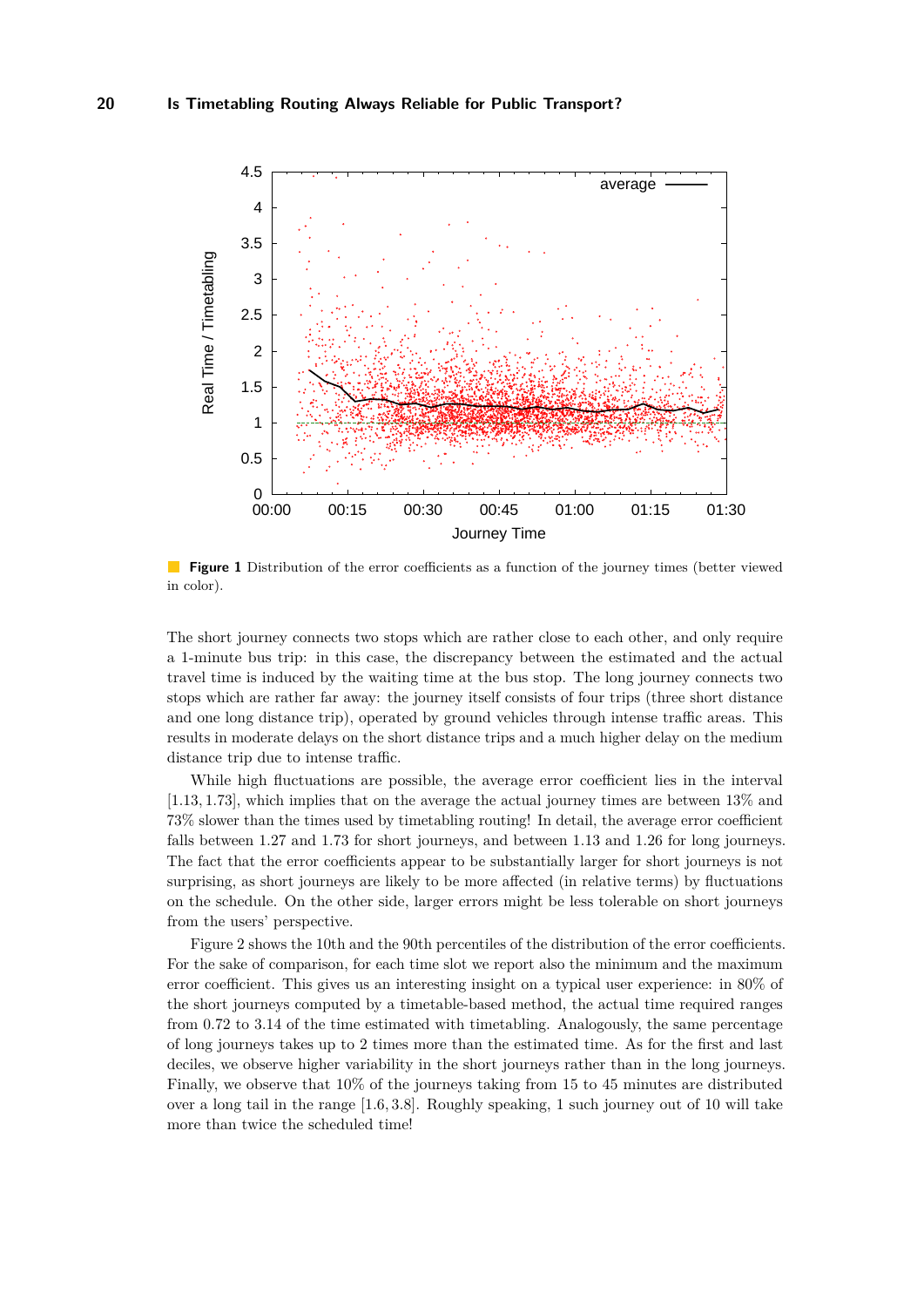

**Figure 2** The 10th and the 90th percentiles of the distribution of the error coefficients (better viewed in color).

It is natural to ask in this scenario whether different discrepancies between the estimated and the actual travel times could be observed under different traffic conditions. As illustrated in Figures 3–5, the distribution of the error coefficients is slightly affected by the different times of the day, which mainly differ for the traffic conditions. This is not surprising, as our queries are generated at random and do not follow the traffic patterns. Since in the morning rush hours there is more traffic towards the city center, while in the evening rush hours the traffic flows out of the city center, only a small percentage of random queries are likely to be affected by those traffic patterns. In the full paper, we will report the result of other experiments that will highlight this phenomenon.

## **4.2 Correlations in ranking**

In order to get deeper insights on the differences between the time estimates provided by timetabling and the actual times obtained by tracking transit vehicles in the network, we next investigate the relative rankings of journeys. Namely, for each query we take the four journeys provided by Google Transit and compare their relative rankings in the lists produced by two methods, according to the travel times. If the ranking of the four journeys agree (say, the shortest journey for timetabled routing is also the shortest journey in our real-time simulation with GPS data, the second shortest journey for timetabled routing is also the shortest journey in our real-time simulation, etc...) then there is a strong correlation between the two rankings, independently of the values of the journey times.

To assess the degree of similarity between the two rankings, we use the Kendall Tau coefficient [22]. This is a rank distance metric that counts the number of pairwise disagreements between two ranking lists: the larger the distance, the more dissimilar the two lists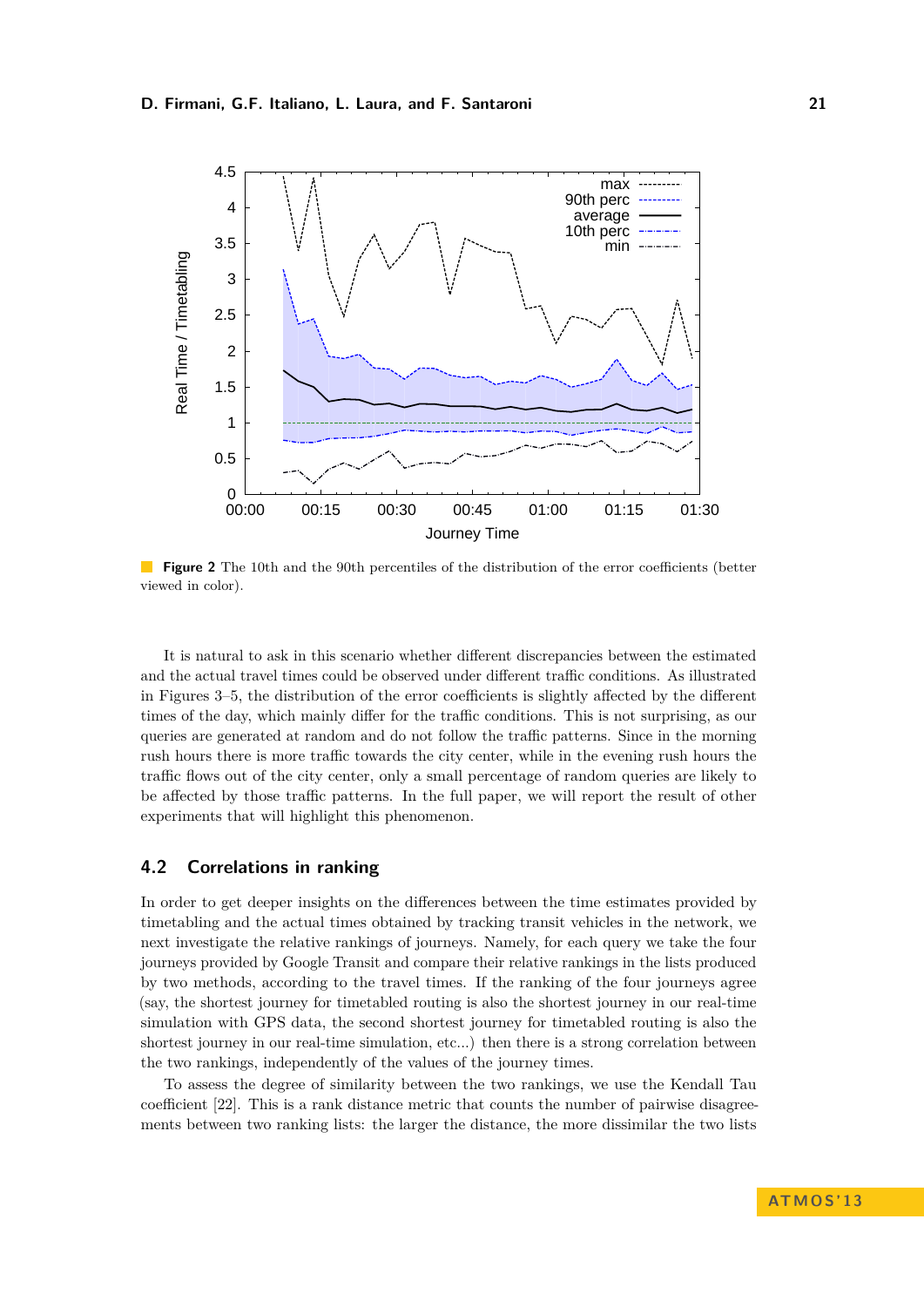

**Figure 3** Distribution of the error coefficients in journeys with time of the departure from 7:30am to 9:30am (better viewed in color).



**Figure 4** Distribution of the error coefficients in journeys with time of the departure from 11:30am to 1:30pm (better viewed in color).



**Figure 5** Distribution of the error coefficients in journeys with time of the departure from 5:00pm to 7:00pm (better viewed in color).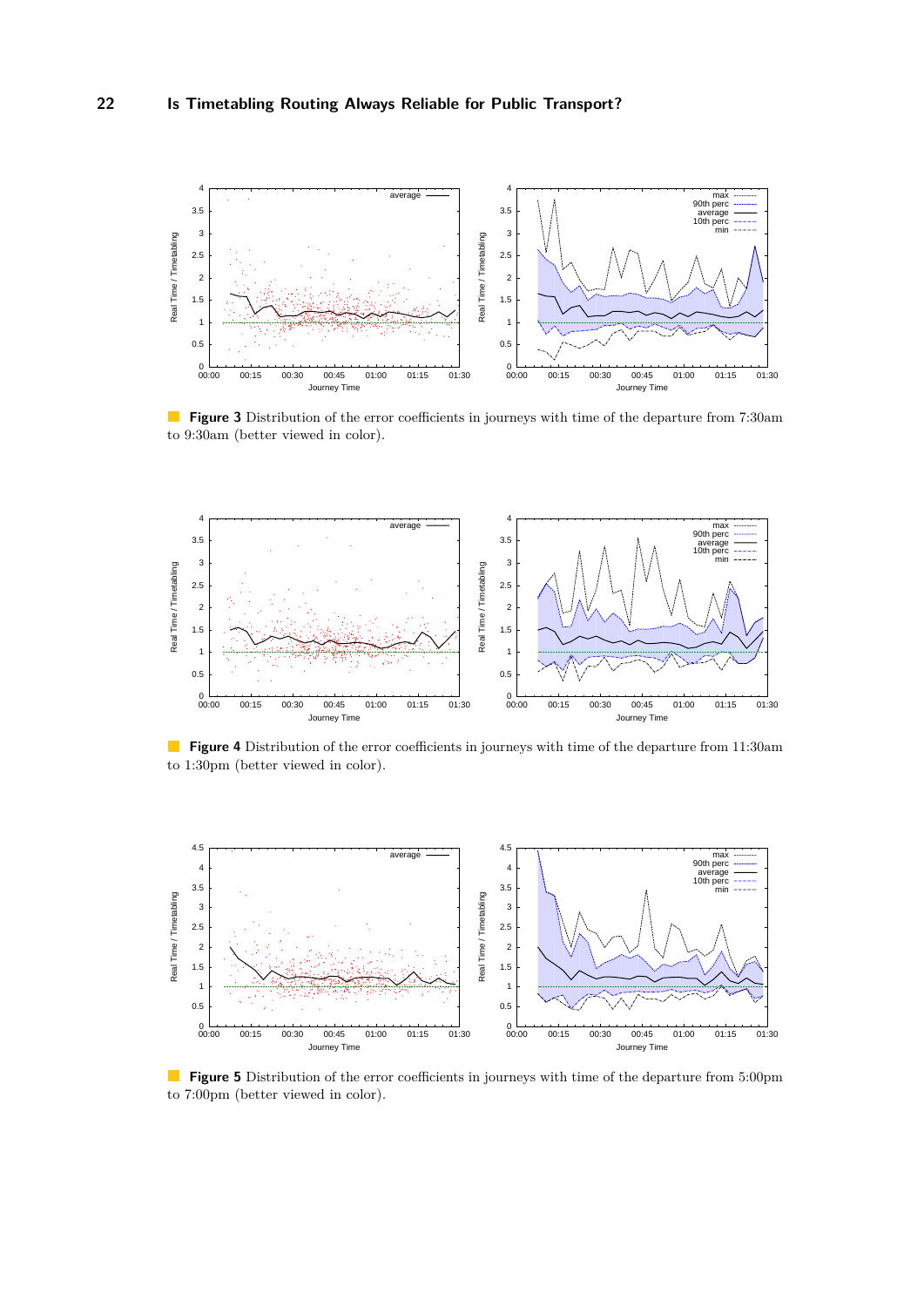

**Figure 6** Kendall Tau-b coefficients for the queries in our experiment (better viewed in color).

are. In particular, we use the Tau-b statistic, which is used when ties exist [3]. The Tau-b coefficient ranges from  $-1$  (100% negative association, or perfect inversion) to  $+1$  (100%) positive association, or perfect agreement): a value of 0 indicates the absence of association (i.e., independence of the two rankings).

Figure 6 shows values of the Kendall Tau-b coefficient for the queries considered in our experiment, plotted against the journey times. As one could expect, in many cases there is a positive correlation between the time estimates provided by timetabling and the actual times obtained by tracking transit vehicles. However, there are also values close to 0, and even worse, there are many negative Tau-b coefficients. The average Tau-b coefficient for each time slot is close to 0.25, which implies only a mildly positive correlation between the two rankings considered. In particular, the average Tau-b coefficient has smaller values for very short journeys and for long journeys: those cases appear to be more vulnerable to fluctuations in the schedule, and thus there seems to be a larger error on the time estimates provided by timetabled routing. In general, the rank correlation analysis given by the Kendall Tau-b statistics shows even more convincing arguments that, according to our experiments in the public transport network considered, timetabled routing fails to deliver optimal or even high-quality solutions.

## **5 Final Remarks**

In this paper we measured empirically the quality of the solutions computed by timetabling routing in a real public transport network: for many queries, we compared the time estimate provided by Google Transit with the actual times, computed using the real-time GPS data of the transit vehicles. Our analysis shows that widely used timetable routing algorithms suffer from many inaccuracies, as they are based on incorrect estimations of the waiting/transfer times at transit stops, and thus they might fail to deliver an optimal solution.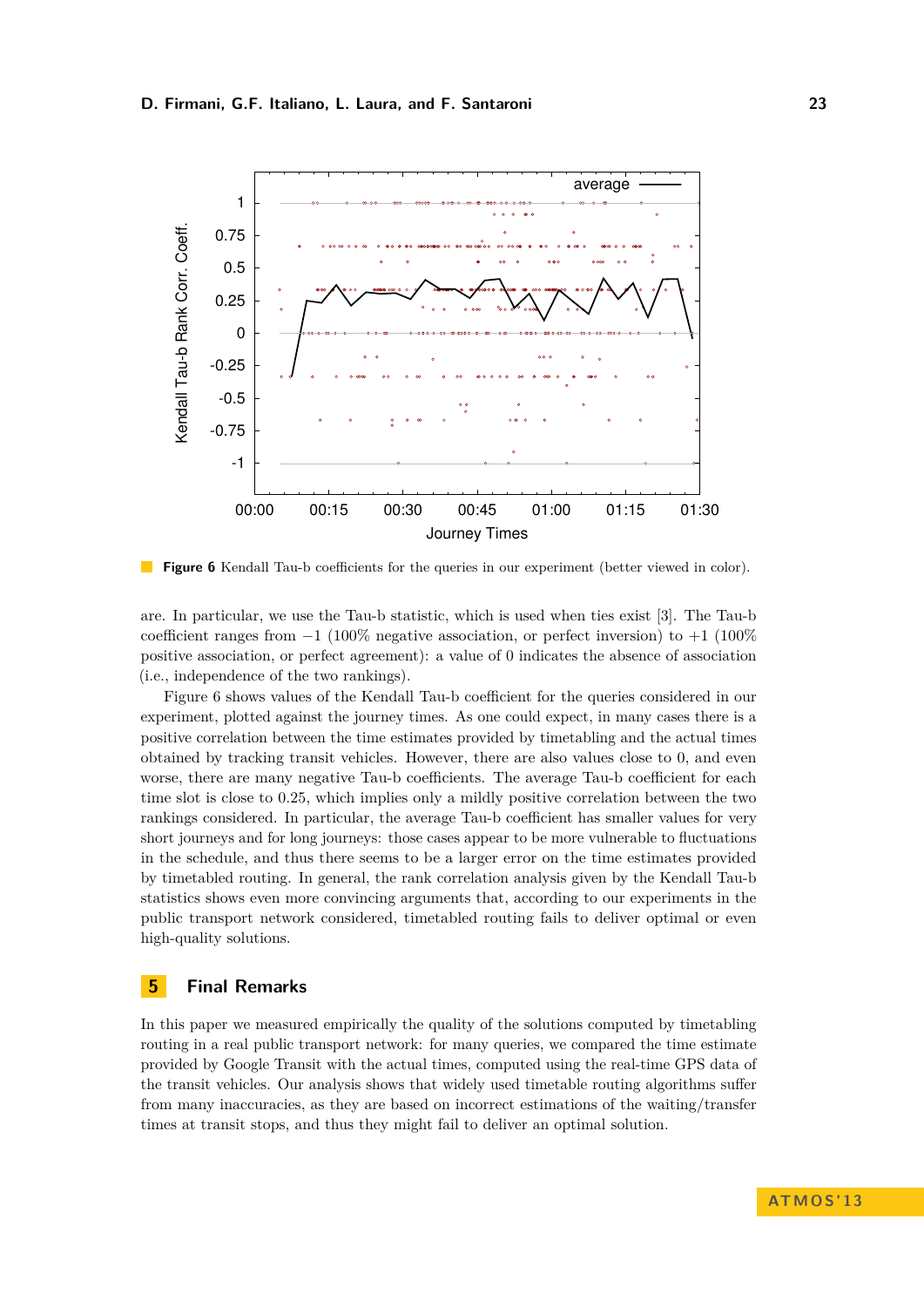#### **24 Is Timetabling Routing Always Reliable for Public Transport?**

The main question that arises naturally in this scenario is how to exploit the real-time information about the geo-location of buses to overcome the inherent oversights of timetable routing and to compute the truly best possible (under several optimization criteria) pointto-point routes, such as shortest routes, routes with minimum number of transfers, etc. As shown recently [20, 21, 27], geo-location data could in fact provide a more accurate and realistic modeling of public transport networks, as they are able to provide better estimates on many variables, such as bus arrival times, the times needed to make a transfer, or the times needed to travel arcs in the transport network. In particular, we expect that this more accurate modeling will make it possible to compute solutions of better quality overall.

Another important issue to investigate is how to compute robust routes, e.g., routes with more backup options (again, based on the current geo-location of buses) and thus less vulnerable to unexpected events. We remark that, whichever is the optimization criterion, route planning with real-time updates on the location of buses appears to be a challenging problem. This is because one has to deal with the sheer size of the input network, augmented with the actual location of buses and combined with a huge bulk of real-time updates, and the fact that such updates provide accurate information only about the past and the current state of the network, while, in order to answer effectively routing queries, one still needs to infer some realistic information about the future. Perhaps, this explains why a solution to these problems has been elusive, despite the fact that geo-location data have been already available for many years.

**Acknowledgements** We wish to thank the transit agency of Rome, Roma Servizi per la Mobilità, and in particular Luca Allulli, Carlo Gentile, Damiano Morosi, and Fabio Schiavo, for their kind assistance with the GPS data used to track the transit vehicles in the transport network of Rome.

#### **References**

- **1** Ittai Abraham, Daniel Delling, Amos Fiat, Andrew V. Goldberg, and Renato Fonseca F. Werneck. VC-dimension and shortest path algorithms. In Luca Aceto, Monika Henzinger, and Jiri Sgall, editors, *Proc. of the 38th International Colloquium on Automata, Languages and Programming (ICALP)*, pages 690–699. Springer Berlin Heidelberg, 2011.
- **2** Ittai Abraham, Amos Fiat, Andrew V. Goldberg, and Renato Fonseca F. Werneck. Highway dimension, shortest paths, and provably efficient algorithms. In Moses Charikar, editor, *Proceedings of the Twenty-First Annual ACM-SIAM Symposium on Discrete Algorithms (SODA)*, pages 782–793. SIAM, 2010.
- **3** A. Agresti. *Analysis of Ordinal Categorical Data*. Probability and Statistics. Wiley, 2010.
- **4** Hannah Bast. Car or public transport—two worlds. In Susanne Albers, Helmut Alt, and Stefan Näher, editors, *Proceedings of the 8th Symposium on Experimental Algorithms (SEA)*, volume 5760 of *Lecture Notes in Computer Science*, pages 355–367. Springer Berlin Heidelberg, 2009.
- **5** Hannah Bast, Erik Carlsson, Arno Eigenwillig, Robert Geisberger, Chris Harrelson, Veselin Raychev, and Fabien Viger. Fast routing in very large public transportation networks using transfer patterns. In Mark de Berg and Ulrich Meyer, editors, *Proceedings of the 18th annual European conference on Algorithms (ESA): Part I*, pages 290–301. Springer Berlin Heidelberg, 2010.
- **6** Holger Bast, Stefan Funke, Domagoj Matijevic, Peter Sanders, and Dominik Schultes. In transit to constant time shortest-path queries in road networks. In *Proceedings of the 9th Workshop on Algorithm Engineering and Experiments (ALENEX)*. SIAM, 2007.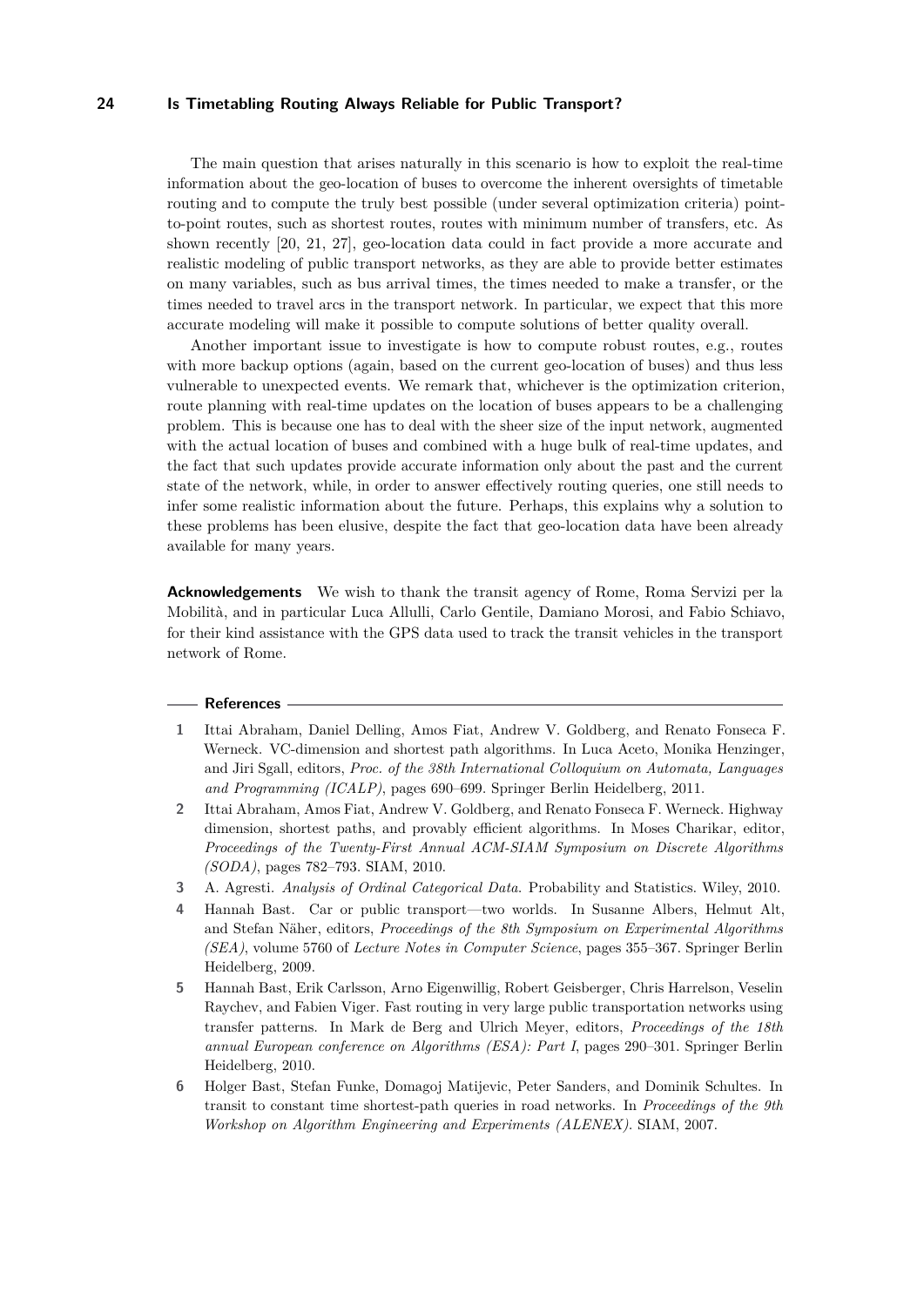### **D. Firmani, G.F. Italiano, L. Laura, and F. Santaroni 25**

- **7** Annabell Berger, Daniel Delling, Andreas Gebhardt, and Matthias Müller-Hannemann. Accelerating time-dependent multi-criteria timetable information is harder than expected. In Jens Clausen and Gabriele Di Stefano, editors, *Proceedings of the 9th Workshop on Algorithmic Approaches for Transportation Modeling, Optimization, and Systems (ATMOS)*. Schloss Dagstuhl–Leibniz-Zentrum fuer Informatik, Germany, 2009.
- **8** Annabell Berger, Andreas Gebhardt, Matthias Müller-Hannemann, and Martin Ostrowski. Stochastic delay prediction in large train network. In Alberto Caprara and Spyros C. Kontogiannis, editors, *Proceedings of the 9th Workshop on Algorithmic Approaches for Transportation Modeling, Optimization, and Systems (ATMOS)*, pages 100 – 111. Schloss Dagstuhl–Leibniz-Zentrum fuer Informatik, Germany, 2011.
- **9** Daniel Delling, Bastian Katz, and Thomas Pajor. Parallel computation of best connections in public transportation networks. *ACM Journal on Experimental Algorithmics*, 17:(4.4), October 2012.
- **10** Daniel Delling, Thomas Pajor, and Renato Fonseca Werneck. Round-based public transit routing. In David A. Bader and Petra Mutzel, editors, *Proceedings of the 14th Workshop on Algorithm Engineering and Experiments (ALENEX)*, pages 130–140. SIAM, 2012.
- **11** Daniel Delling, Peter Sanders, Dominik Schultes, and Dorothea Wagner. Engineering route planning algorithms. In Jürgen Lerner, Dorothea Wagner, and Katharina A. Zweig, editors, *Algorithmics of Large and Complex Networks*, pages 117–139. Springer Berlin Heidelberg, 2009.
- **12** Julian Dibbelt, Thomas Pajor, Ben Strasser, and Dorothea Wagner. Intriguingly simple and fast transit routing. In Vincenzo Bonifaci, Camil Demetrescu, and Alberto Marchetti-Spaccamela, editors, *Proceedings of the 12th Symposium on Experimental Algorithms (SEA)*, volume 7933 of *Lecture Notes in Computer Science*, pages 43–54. Springer Berlin Heidelberg, 2013.
- **13** Yann Disser, Matthias Müller–Hannemann, and Mathias Schnee. Multi-criteria shortest paths in time-dependent train networks. In Catherine C. McGeoch, editor, *Proceedings of the 7th Workshop on Experimental Algorithms (WEA)*, pages 347–361. Springer Berlin Heidelberg, 2008.
- **14** Robert Geisberger. Contraction of timetable networks with realistic transfers. In Paola Festa, editor, *Proceedings of the 9th Symposium on Experimental Algorithms (SEA)*, volume 6049 of *Lecture Notes in Computer Science*, pages 71–82. Springer Berlin Heidelberg, 2010.
- **15** Robert Geisberger, Peter Sanders, Dominik Schultes, and Daniel Delling. Contraction hierarchies: Faster and simpler hierarchical routing in road networks. In Catherine C. McGeoch, editor, *Proceedings of the 7th Workshop on Experimental Algorithms (WEA)*, pages 319–333. Springer Berlin Heidelberg, 2008.
- **16** M. Goerigk, M. Knoth, M. Müller–Hannemann, M. Schmidt, and A. Schöbel. The price of robustness in timetable information. In Alberto Caprara and Spyros C. Kontogiannis, editors, *Proceedings of the 9th Workshop on Algorithmic Approaches for Transportation Modeling, Optimization, and Systems (ATMOS)*, pages 76 – 87. Schloss Dagstuhl–Leibniz-Zentrum fuer Informatik, Germany, 2011.
- **17** Andrew V. Goldberg. The hub labeling algorithm. In Vincenzo Bonifaci, Camil Demetrescu, and Alberto Marchetti-Spaccamela, editors, *Proceedings of the 12th Symposium on Experimental Algorithms (SEA)*, page 4. Springer Berlin Heidelberg, 2013.
- **18** Andrew V. Goldberg, Haim Kaplan, and Renato F. Werneck. Reach for A\*: Efficient pointto-point shortest path algorithms. In Rajeev Raman and Matthias F. Stallmann, editors, *Proceedings of the 8th Workshop on Algorithm Engineering and Experiments (ALENEX)*, pages 129–143. SIAM, 2006.
- **19** Ronald J. Gutman. Reach-based routing: A new approach to shortest path algorithms optimized for road networks. In Lars Arge, Giuseppe F. Italiano, and Robert Sedgewick,